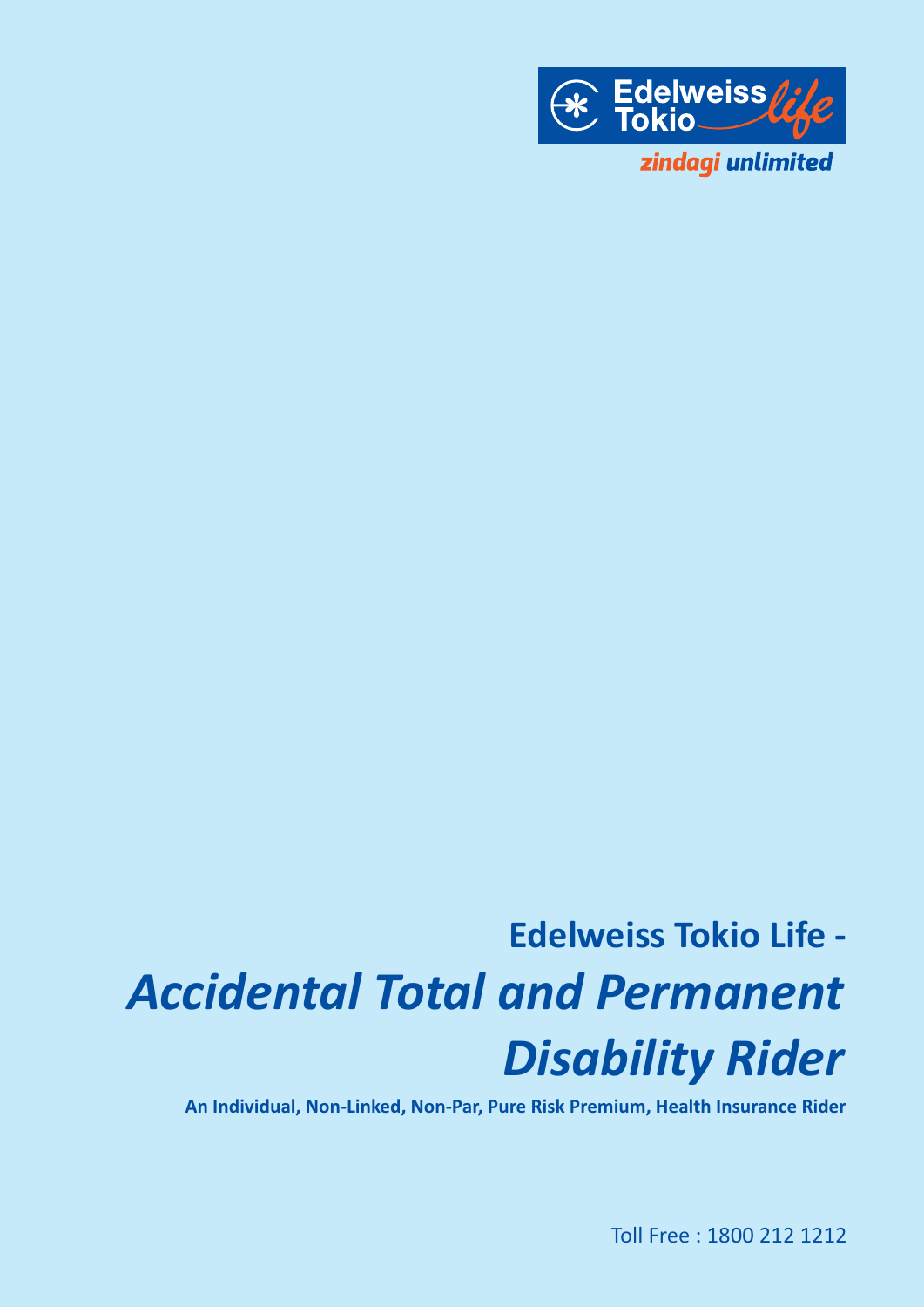# **Edelweiss Tokio Life -**  *Accidental Total and Permanent Disability Rider*

**An Individual, Non-Linked, Non-Par, Pure Risk Premium, Health Insurance Rider**

# **Plan Summary:**

This rider can be attached to individual non-linked plans.

| Entry Age (last birthday)    | 18 to 65 years                                                                                                                                 |
|------------------------------|------------------------------------------------------------------------------------------------------------------------------------------------|
| Maturity Age (last birthday) | 23 to 70 years                                                                                                                                 |
| Rider Term <sup>*</sup>      | 5 to 52 years                                                                                                                                  |
| Premium Paying Term#         | Single, Limited pay (5-51 years) & Regular pay                                                                                                 |
| Annual Rider Premium         | Re. 0.40 (excluding service tax) for sum assured of Rs.1000                                                                                    |
| Minimum Premium              | Depends on the rider term, premium paying term and sum assured chosen.                                                                         |
| Maximum Premium              | Depends on the rider term, premium paying term and sum assured chosen. Total rider<br>premiums should not exceed 30% of the base plan premium. |
| Minimum Sum Assured          | Rs. 100,000                                                                                                                                    |
| Maximum Sum Assured          | No Limit, subject to Reinsurance capacity                                                                                                      |
|                              | However, Rider Sum assured cannot be higher than sum assured of the base plan.                                                                 |
| Frequency of payment         | Same as base policy. Any premium rebate or modal factors will also be same as the base<br>plan.                                                |

- Rider term will be same as the base plan, subject to maximum maturity age of 70. If the entry age plus base plan term is beyond age 70, the rider would be of term 70 less entry age. Rider can be attached on any policy anniversary. In such case the rider term would be equal to the remaining base policy term.
- # Rider Premium paying term will be same as premium paying term of the base plan. If the entry age plus base plan premium paying term is beyond age 70, the rider would be of premium paying term 70 less entry age. When rider is attached subsequent to policy issuance, the rider premium payment term would be equal to remaining premium payment term of the base policy.

# **Benefit payable**

# ü **On Accidental Total and Permanent Disability\***

In the event of total and permanent disability due to accident#, 100% of the rider sum assured is paid. The benefit is payable in lump sum.

The benefit is payable only once during the term of the policy. The cover under this rider will cease after a claim under this rider is paid. However, the remainder of the base policy continues till the end of the term. The policyholder will have to continue paying his premiums for the remainder of the policy.

The benefit under this rider is payable only when the base plan is in effect.

- # An accident means sudden, unforeseen and involuntary event caused by external, visible and violent means.
- Accidental Total and Permanent Disability is defined as disability caused by bodily injury, which causes permanent inability to perform any occupation or to engage in any activities for remuneration or profits. This disability should last for at least one hundred and eighty (180) days before being eligible for total and permanent disability benefits. Further the company reserves the right to call for medical examination as they may require fit in this regard.

Total and permanent disability also includes the loss of both arms, or both legs, or one arm and one leg, or of both eyes. Loss of arms means dismemberment by amputation from the wrist joint and loss of legs means dismemberment by amputation from the ankle joint. Loss of eyes means entire and irrecoverable loss of sight. In these circumstances waiting period of 180 days will not be applicable.

# **Injury**

Injury means accidental physical bodily harm excluding illness or disease solely and directly caused by external, violent and visible and evident means which is verified and certified by a Medical Practitioner.

# **Illness**

Illness means a sickness or a disease or pathological condition leading to the impairment of normal physiological function and requires medical treatment.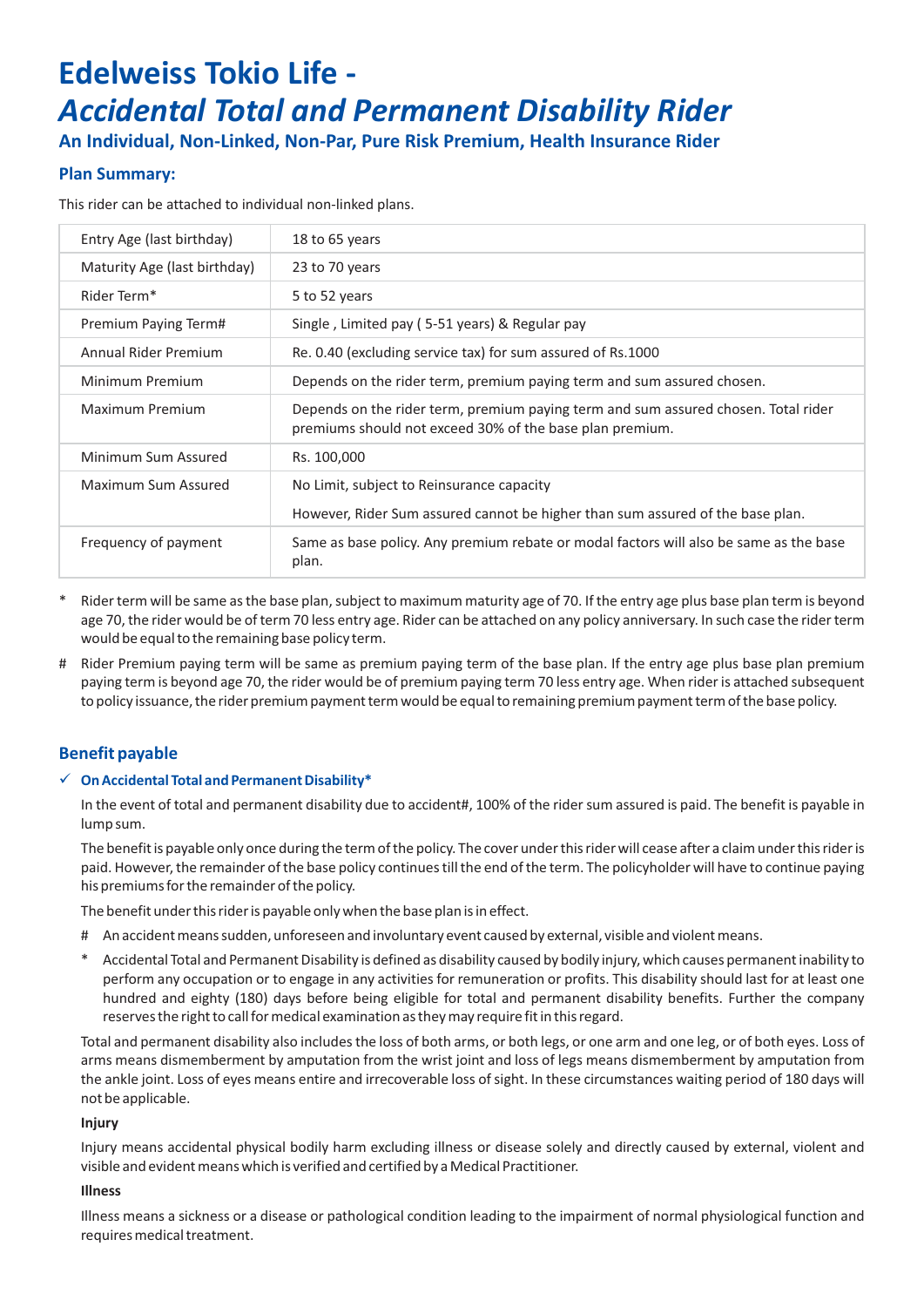- a. Acute condition Acute condition is a disease, illness or injury that is likely to respond quickly to treatment which aims to return the person to his or her state of health immediately before suffering the disease/illness/injury which leads to full recovery.
- b. Chronic condition A chronic condition is defined as a disease, illness, or injury that has one or more of the following characteristics:
	- it needs ongoing or long-term monitoring through consultations, examinations, check-ups, and /or tests
	- it needs ongoing or long-term control or relief of symptoms
	- it requires rehabilitation for the patient or for the patient to be specially trained to cope with it
	- it continues indefinitely
	- it recurs or is likely to recur.

#### **Medical Advice**

Medical Advice means any consultation or advice from a Medical Practitioner including the issuance of any prescription or follow-up prescription.

#### **Medical Practitioner**

Medical practitioner means a person who holds a valid registration from the Medical Council of any State or Medical Council of India or Council for Indian Medicine or for Homeopathy set up by the Government of India or a State Government and is thereby entitled to practice medicine within its jurisdiction; and is acting within its scope and jurisdiction of license.

The Medical practitioner should not be

- The policyholder/insured person himself/herself; or
- An authorised insurance intermediary (or related persons) involved with selling or servicing the insurance contract in question; or
- Employed by or under contractual engagement with the insurance company;
- Related to the policyholder/insured person by blood or marriage.

#### **Pre-Existing Disease**

Pre-existing Disease means any condition, ailment, injury or disease:

- a) That is/are diagnosed by a physician within 48 months prior to the effective date of the policy issued by the insurer or its reinstatement or
- b) For which medical advice or treatment was recommended by, or received from, a physician within 48 months prior to the effective date of the policy issued by the insurer or its reinstatement.

# **Non-forfeiture benefits**

# ü **Surrender benefit**

#### **Regular pay:**

No surrender benefit is available under regular pay riders.

#### **Single pay:**

Surrender value is equal to "Single Premium including extra premium for substandard lives, if any (exclusive of service tax) \* 70% \* Number of remaining complete months of rider term / Total Rider Term in months"

#### **Limited pay:**

Surrender value is equal to "70% \* [Total Premium paid including extra premium for substandard lives, if any (exclusive of service tax) less {Total Premium payable including extra premium for substandard lives, if any (exclusive of service tax) \* (Number of completed months of rider term + 1) / Total Rider Term in months}]"

The rider alone may be surrendered / discontinued separately or it gets surrendered / discontinued if the base product is surrendered / discontinued or made paid-up. Any Lock-in condition will be applicable as per base plan.

#### ü **Paid-up Benefits**

Not available

#### **Taxes**

The Policyholder will be liable to pay all applicable taxes as levied by the Government from time to time.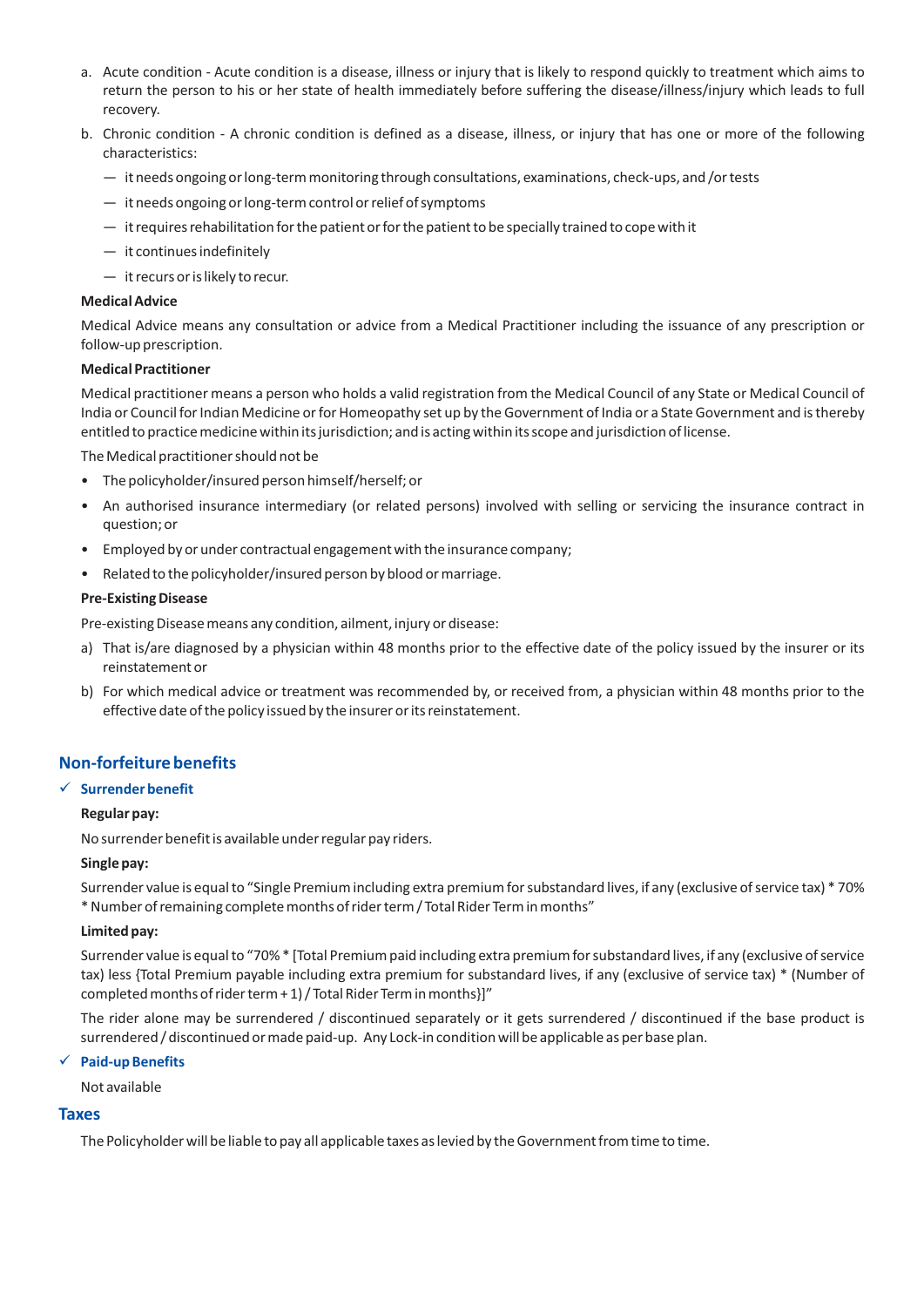# **Terms and conditions**

# ü **Free look Period**

This product offers a 15 day free look period (30 days in case of electronic policies and policies obtained through distance mode). In the event that policyholder is not satisfied with the terms and conditions of the rider, and wish to cancel the rider, he/she can do so by returning the policy to the company along with a letter requesting for cancellation within 15 days or 30 days, as applicable, of receipt of policy. Premium paid by policyholder will be refunded after deducting cost of medical expenses incurred in that connection.

# ü **Exclusions**

The life insured will not be entitled to any benefits for any disability caused directly or indirectly due to or caused, occasioned, accelerated or aggravated by any of the following:

- Suicide or attempted suicide or self inflicted injury, whether the life assured is medically sane or insane.
- Any condition that is pre-existing at the time of inception of the policy.
- Failure to seek medical advice or treatment.
- War, terrorism, invasion, act of foreign enemy, hostilities, civil war, martial law, rebellion, revolution, insurrection, military or usurper power, riot or civil commotion. War means any war whether declared or not.
- Service in the armed forces, or any police organization, of any country at war or service in any force of an international body
- Committing an assault, a criminal offence, an illegal activity or any breach of law.
- Engaging in or taking part in professional sport(s) or any hazardous pursuits, including but not limited to, diving or riding or any kind of race; underwater activities involving the use of breathing apparatus or not; martial arts; hunting; mountaineering; parachuting; bungee jumping.
- Alcohol or Solvent abuse or taking of Drugs, narcotics or psychotropic substances unless taken in accordance with the lawful directions and prescription of a registered medical practitioner
- Participation by the insured person in any flying activity, except as a bona fide, fare paying passenger of a recognized airline on regular routes and on a scheduled timetable.
- Disability as a result of any disease or infection.

# ü **Suicide Claim provisions**

Not Applicable

# ü **Grace period for non-forfeiture provisions**

Grace period is same as the base plan.

In case the rider premium is not paid (even if the base policy premium is paid), the rider will be terminated.

ü **Revival:**

As per the base plan